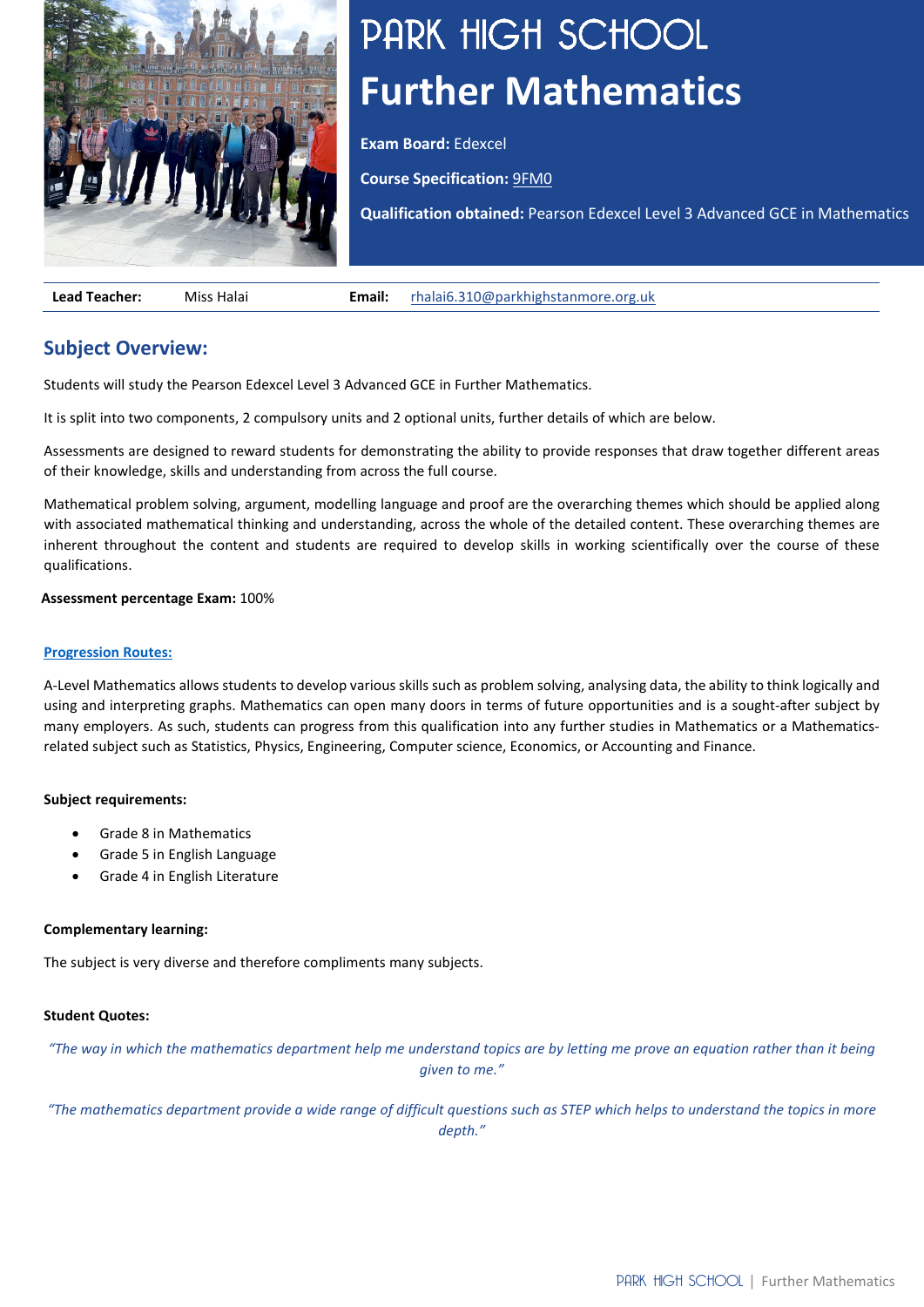# **Year 12**

## **Topics covered:**

The normal A-Level Mathematics course is covered in its entirety in year 12 (see Mathematics page for further details)

# **Year 13**

# **Topics covered:**

The full Further A-Level Mathematics course is covered in its entirety in year 13. Please note that optional units may be subject to change.

#### Compulsory

#### Core Pure 1:

- Complex Numbers
- Argand Diagrams
- Series
- Roots of Polynomials
- Volumes of Revolution
- **Matrices**
- Linear Transformations
- Proof by Induction

## Core Pure 2:

- Complex Numbers
- **Series**
- Methods in Calculus
- Volumes of Revolution
- Polar Coordinates
- Hyperbolic Functions
- Methods in Differential Equations

## Optional

# Further Pure 1:

#### • Vectors

- Conic Sections 1
- Conic Sections 2
- Inequalities
- The t-formulae
- Taylor Series
- Methods in Calculus
- Numerical Methods
- Reducible Differential Equations

#### Further Statistics 1:

- Discrete Random Variables
- Poisson Distributions
- Geometric and Negative Binomial Distributions
- Hypothesis Testing
- Central Limit Theorem
- Chi-squared Tests
- Probability Generating Functions
- Quality of Tests

# **Assessment**

Is 100% Exam.

| <b>Unit Code</b> | <b>Unit Title</b>                   | <b>Guided Learning</b> | <b>Assessment Details</b>            | Weighting |
|------------------|-------------------------------------|------------------------|--------------------------------------|-----------|
|                  |                                     | <b>Hours</b>           |                                      |           |
| 9FM0/01          | Core Pure Mathematics 1             | 3hr per week           | Written Examination: 80 marks, 1.5hr | 25%       |
| 9FM0/02          | <b>Core Pure Mathematics 2</b>      | 3hr per week           | Written Examination: 80 marks, 1.5hr | 25%       |
| 9FM0/3A          | Further Mathematics Option 1        | 3hr per week           | Written Examination: 80 marks, 1.5hr | 25%       |
| 9FM0/4A          | <b>Further Mathematics Option 2</b> | 3hr per week           | Written Examination: 80 marks, 1.5hr | 25%       |

# **Additional information**

#### **Course specific equipment:**

FX-991EX advanced scientific calculator

FX-CG50 graphic calculator